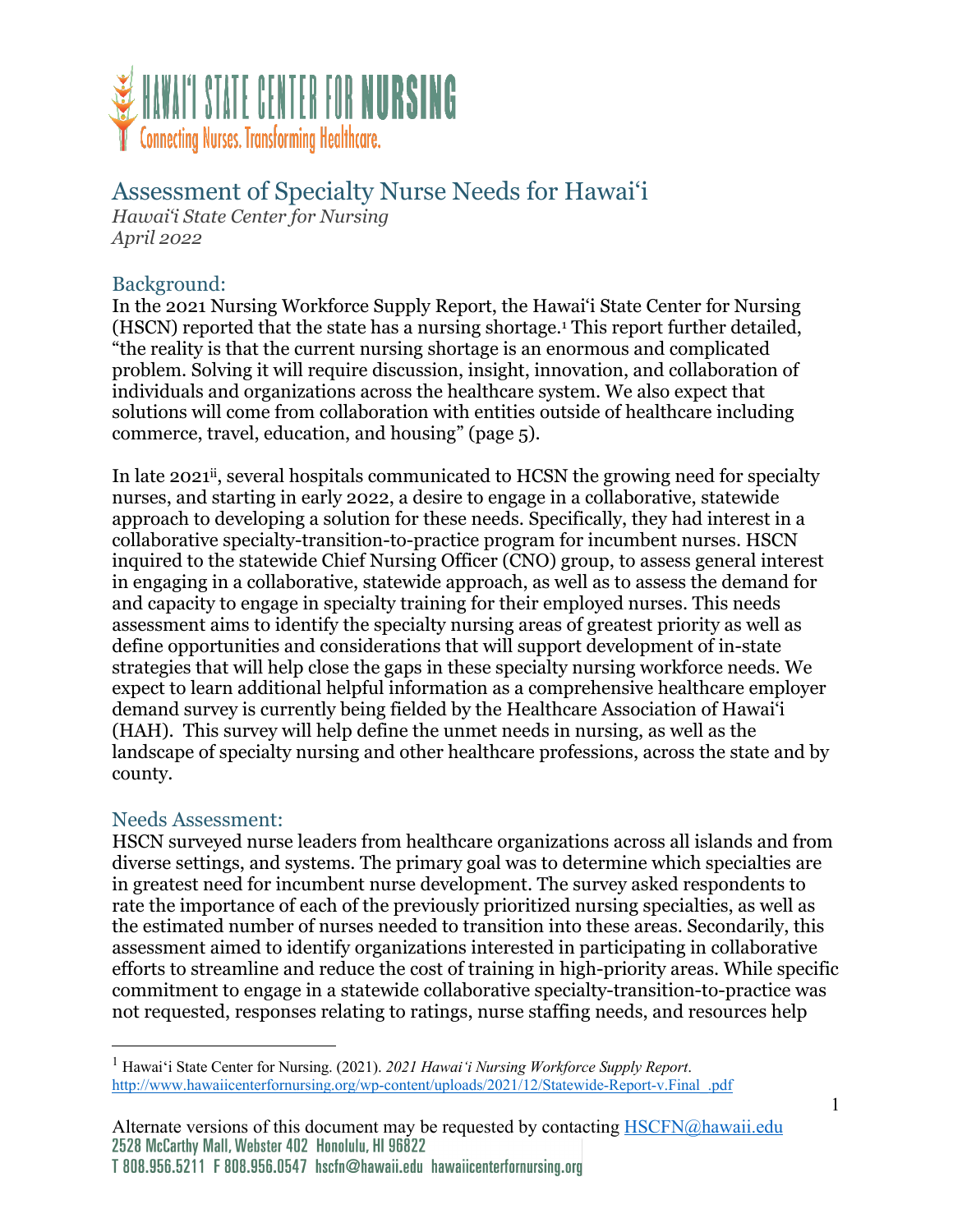inform statewide interest. Additional survey questions investigated challenges in delivering specialty transition to practice support, existing resources to support specialty-transition-to-practice, and other nursing specialty needs.

The priority list of specialties included those previously reported to HSCN by the CNO group and recent informal communication2. These specialties include Cardiac Catheterization Lab, Case Management, Credentialing Specialist, Critical Care – Intensive Care Unit (ICU), Dialysis / Nephrology, Emergency Room, Nurse Leadership, Palliative Care / Hospice, Perinatal, Perioperative, Primary Care, Respiratory Care, Skilled Nursing / Long Term Care, and Surgery - Operating Room.

#### Respondents:

Of the 65 nurse leaders from 34 different organizations, representing 50 facilities across different islands and settings who received the survey, respondents included 14 individuals who represented 11 organizations. All counties were represented, though not all setting types were represented by each county. For facilities or systems with multiple respondents, the larger numerical value was selected as the response, and all qualitative responses were kept. In cases where the same answer was reported, the answer was counted as a single response (i.e., reporting of curriculum tools in table 2). This needs assessment provides a glimpse of where we need to focus specialty nursing development but as we had several facilities that did not respond to the survey, we know that the overall demands are likely higher and more varied.

Thank you to the survey respondents, which include representatives from: Hale Makua Health Services, Hawaii Pacific Health (HPH), The Queen's Health System and Medical Center, Kaiser Permanente Moanalua Medical Center, Dept. of Human Services Adult Protective Services, Kona Community Hospital, Adventist Health Castle, Kuakini Medical Center, Wahiawa General Hospital, Hawai'i Health Systems Corporation Kauai Region, and Kahuku Medical Center**.** Respondents represent long-term care, acute hospital settings, critical access hospitals, rural hospitals, and adult protective services.

#### Findings:

Respondents reported a sum of 295 "estimated number of nurses transitioning to the specialty annually in your organization". From this list of priority specialties, Critical Care-ICU accounted for the greatest need for incumbent nurse transition of all the specialties. The five specialties that had the greatest value in each category in Table 1 were identified. The four specialties that appeared in the top of each category in Table 1 are Critical Care-ICU, Emergency Room, Surgery-Operating Room, and Primary Care. These will be referred to as "top four" (T4) for the remainder of this report.

<sup>&</sup>lt;sup>2</sup> Hawai'i State Center for Nursing (2021). CNO meeting, September 30, 2021. Unpublished meeting notes.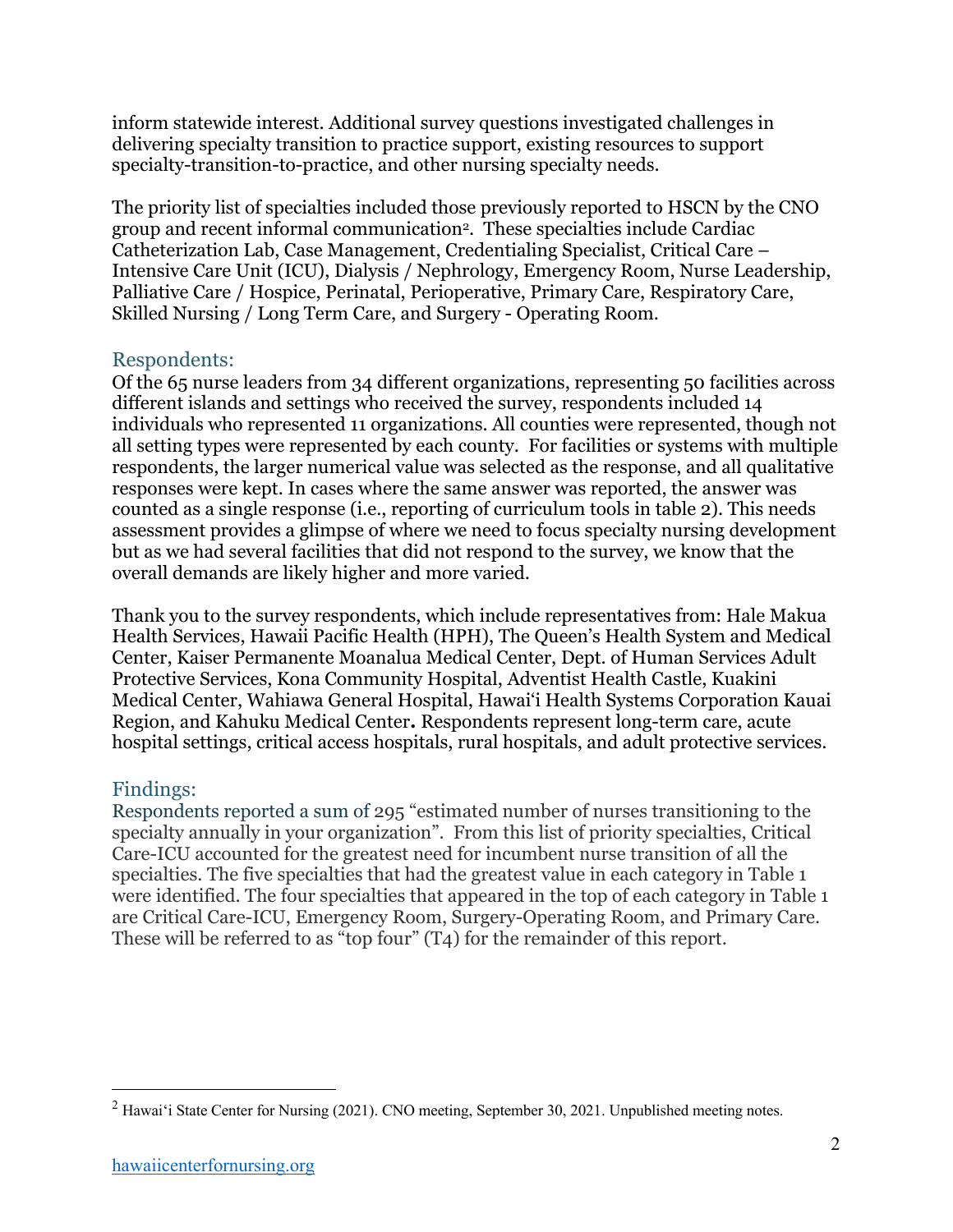| Table 1: Priority specialty nurse demands by rating of importance and sum of nurses needed |  |  |
|--------------------------------------------------------------------------------------------|--|--|
| annually.                                                                                  |  |  |

| <b>Priority</b><br><b>Specialty</b> | <b>Average</b><br><b>Rating</b><br>(1=lowest,<br>5=greatest) | <b>Organizations</b><br>indicating 4<br>or 5 Rating | <b>Nurses</b><br><b>Needed to</b><br><b>Transfer into</b><br><b>Specialty Area</b><br><b>Annually</b> | Percent,<br><b>Specialty</b><br>to Total<br>$(N=295)$ |
|-------------------------------------|--------------------------------------------------------------|-----------------------------------------------------|-------------------------------------------------------------------------------------------------------|-------------------------------------------------------|
| <b>Critical Care - ICU</b>          | 4.29                                                         | <u>6</u>                                            | 59                                                                                                    | 20%                                                   |
| <b>Emergency Room</b>               | 3.71                                                         | 5                                                   | 50                                                                                                    | <u>17%</u>                                            |
| Surgery -<br><b>Operating Room</b>  | 4.00                                                         | 5                                                   | 32                                                                                                    | <b>11%</b>                                            |
| Perinatal                           | 3.20                                                         | 3                                                   | 28                                                                                                    | 9%                                                    |
| <b>Primary Care</b>                 | <b>3.80</b>                                                  | $\overline{\mathbf{4}}$                             | 25                                                                                                    | 8%                                                    |
| Skilled Nursing /<br>Long Term Care | 2.43                                                         | $\mathbf{1}$                                        | 22                                                                                                    | 7%                                                    |
| Nurse Leadership                    | 4.40                                                         | $\overline{\mathbf{4}}$                             | 16                                                                                                    | $5\%$                                                 |
| Perioperative                       | 3.00                                                         | $\mathbf{1}$                                        | 16                                                                                                    | $5\%$                                                 |
| <b>Case Management</b>              | 3.17                                                         | $\overline{2}$                                      | 14                                                                                                    | 5%                                                    |
| Dialysis /<br>Nephrology            | 3.00                                                         | $\overline{2}$                                      | 14                                                                                                    | 5%                                                    |
| <b>Respiratory Care</b>             | 2.00                                                         | $\mathbf{1}$                                        | 11                                                                                                    | 4%                                                    |
| Cardiac<br>Catheterization<br>Lab   | 2.40                                                         | $\mathbf{1}$                                        | 8                                                                                                     | 3%                                                    |
| Palliative Care /<br>Hospice        | 2.00                                                         | $\mathbf 0$                                         | $\mathbf{O}$                                                                                          | 0%                                                    |
| Credentialing<br>Specialist         | 1.00                                                         | $\mathbf 0$                                         | $\mathbf{O}$                                                                                          | 0%                                                    |

*Note: Cells with bold underlined font represent the five specialties with the greatest value respective to each column.*

Of the priority list, respondents were also asked to report the curriculum, if any, that they currently use to prepare nurses for specialty-transition-to-practice. Respondents were also asked if they have nurse experts available to teach in a collaborative training environment; these nurse experts are referred to as "prospective educators" henceforth. Of the specialties in the T4 specialties all had established curricula in use by organizations and prospective educators. In addition, all specialties with reported curriculum tools in use included the national curriculum. Three specialties also had curricula developed by individual organizations or systems.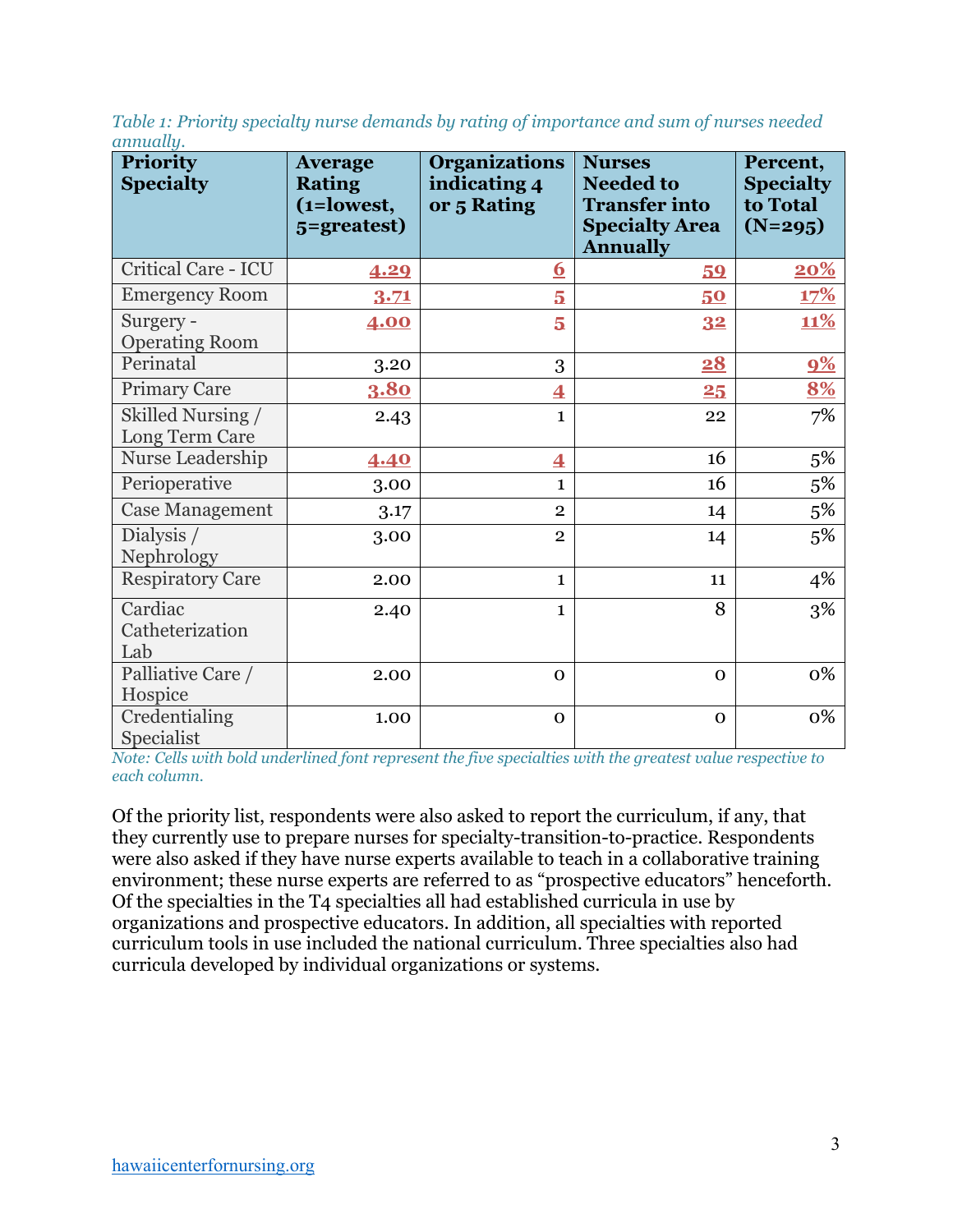*Table 2: Curriculum used by organizations and prospective educators available to teach by priority nurse specialty.*

|                                                   | Curriculum <sup>3</sup> packages or                                                         | <b>Organizations with</b><br>available prospective |
|---------------------------------------------------|---------------------------------------------------------------------------------------------|----------------------------------------------------|
| <b>Priority Specialties</b>                       | tools utilized                                                                              | educators                                          |
| <b>Cardiac Catheterization</b>                    |                                                                                             |                                                    |
| Lab                                               | Springboard, HealthStream                                                                   | 2                                                  |
| <b>Case Management</b>                            | None Reported                                                                               | $\overline{2}$                                     |
| <b>Credentialing Specialist</b>                   | None Reported                                                                               | 0                                                  |
| <b>Critical Care - ICU</b><br>(T <sub>4</sub> )   | HealthStream (x3), HPH<br><b>Critical Care Academy, ECCO</b><br><b>Modules (x2), Relias</b> |                                                    |
| Dialysis / Nephrology                             | None Reported                                                                               | 4<br>$\mathbf{1}$                                  |
|                                                   | HealthStream (x3, 1 with                                                                    |                                                    |
|                                                   | <b>Jane Competencies), HPH</b>                                                              |                                                    |
| <b>Emergency Room</b>                             | <b>Emergency Department</b>                                                                 |                                                    |
| (T <sub>4</sub> )                                 | <b>Academy, ENA Modules (x2)</b>                                                            | 3                                                  |
|                                                   | HPH Custom Bridge to                                                                        |                                                    |
|                                                   | Leadership, HealthStream,                                                                   |                                                    |
|                                                   | Huron/Studer Leadership                                                                     |                                                    |
| Nurse Leadership                                  | Development, AONL                                                                           | $\overline{2}$                                     |
| Palliative Care /                                 |                                                                                             |                                                    |
| Hospice                                           | None Reported                                                                               | 0                                                  |
|                                                   | HPH Perinatal Academy,                                                                      |                                                    |
|                                                   | <b>AWHONN POEP Modules (x3),</b>                                                            |                                                    |
| Perinatal                                         | HealthStream                                                                                | 3                                                  |
|                                                   | HealthStream (x2), "system                                                                  |                                                    |
| Perioperative                                     | education", AORN, ASPAN                                                                     | $\overline{3}$                                     |
| <b>Primary Care (T4)</b>                          | <b>HealthStream</b>                                                                         | $\mathbf{1}$                                       |
| <b>Respiratory Care</b><br>Skilled Nursing / Long | None Reported                                                                               | $\mathbf{1}$                                       |
| <b>Term Care</b>                                  | Relias                                                                                      |                                                    |
|                                                   | HealthStream (x3), "system                                                                  | 1                                                  |
|                                                   | education", HPH                                                                             |                                                    |
|                                                   | Perioperative Academy,                                                                      |                                                    |
| <b>Surgery - Operating</b>                        | <b>AORN Modules (x2) Periop</b>                                                             |                                                    |
| Room(T4)                                          | 101                                                                                         | $\bf{2}$                                           |

*Notes: Specialties with bold and (T4) are the top four specialties, overall. Curriculum with an "x" followed by a number indicates that number of respondents provided the same answer.* 

When asked about challenges in providing specialty-transition-to-practice support, nearly 75% of the respondents named staffing shortages. In the open-ended response option, one respondent elaborated that the volume of needs exceeds resources. These

<sup>3</sup> *A list of acronyms and their references for the curriculum tools appears at the end of this report.*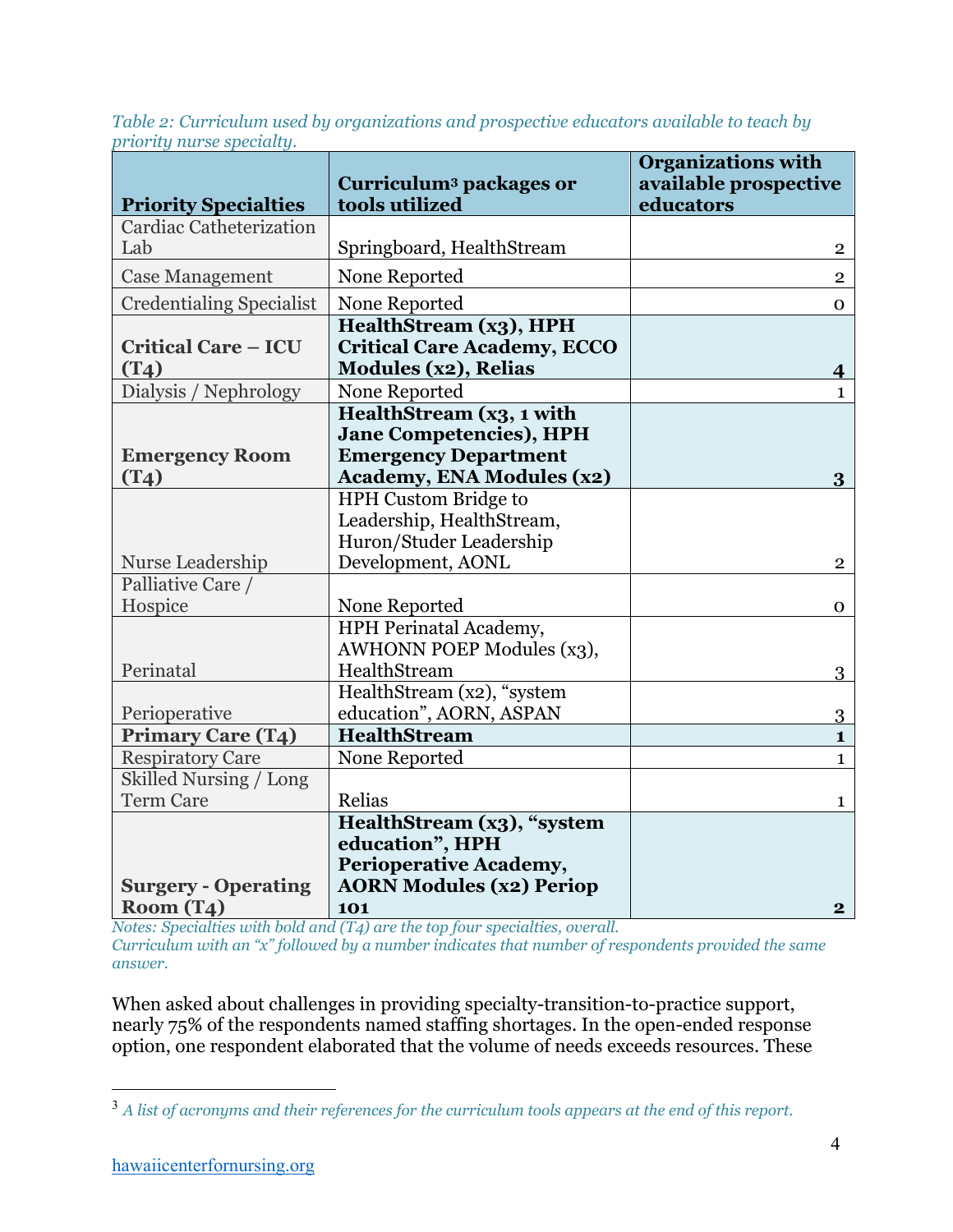resources were noted to include trainers, classrooms, equipment, and preceptors. Another respondent commented on the lack of funding for nursing positions.

| <b>Challenge</b>               | Percent of respondents indicating<br>challenge |     |
|--------------------------------|------------------------------------------------|-----|
| <b>Staffing shortages</b>      |                                                | 73% |
| High cost of training programs |                                                | 45% |
| Unavailability of prospective  |                                                |     |
| educators                      |                                                | 36% |
| Cost of curriculum             |                                                | 18% |

*Table 3: Challenges to organizations' ability to provide specialty-transition-to-practice support for high-priority areas*

Organizations were asked to indicate which of 55 nursing specialties their organization currently had vacancies due to limited local applicants or lack of adequate local workforce. Here we inquired only if organizations had gaps but did not request an estimated number of vacancies or rating of priority of the specialties. Of the ten mostcited specialties with vacancies, three also appeared in the T4 list (Figure 1). Just as important as the number of nurses needed to transfer into specialties by certain specialties, is how widespread the need for specialties are. The specialties that had more organizations reporting vacancies is an indication of pervasive challenges in filling needed positions. Critical Care-ICU, Behavioral Health, and Perioperative/Surgical each had significantly larger numbers of organizations reporting vacancies than the other specialties.

For Critical Care-ICU, five sub-specialties were included. Of these sub-specialties, medical had the most vacancies (3 organizations), followed by surgical (2 organizations); one organization each indicated vacancies in cardiovascular, neurological, and trauma (Figure 2). Similarly, Behavioral Health included three unique sub-specialties; of these, inpatient adult was the most reported sub-specialty with vacancies (Figure 3). Finally, Perianesthesia and Perioperative specialties(Figure 4) were recorded as having vacancies 16 times. Surgery-Operating Room and Post-Anesthesia Care Unit were the two most recorded specialties with vacancies within this continuum of specialties.

Though Critical Care-ICU was the specialty with the highest overall importance ratings and the largest number of nurses needed to transfer into these units annually, the landscape of vacancies also demonstrates widespread gaps for Behavioral Health and Perianesthesia and Perioperative specialties.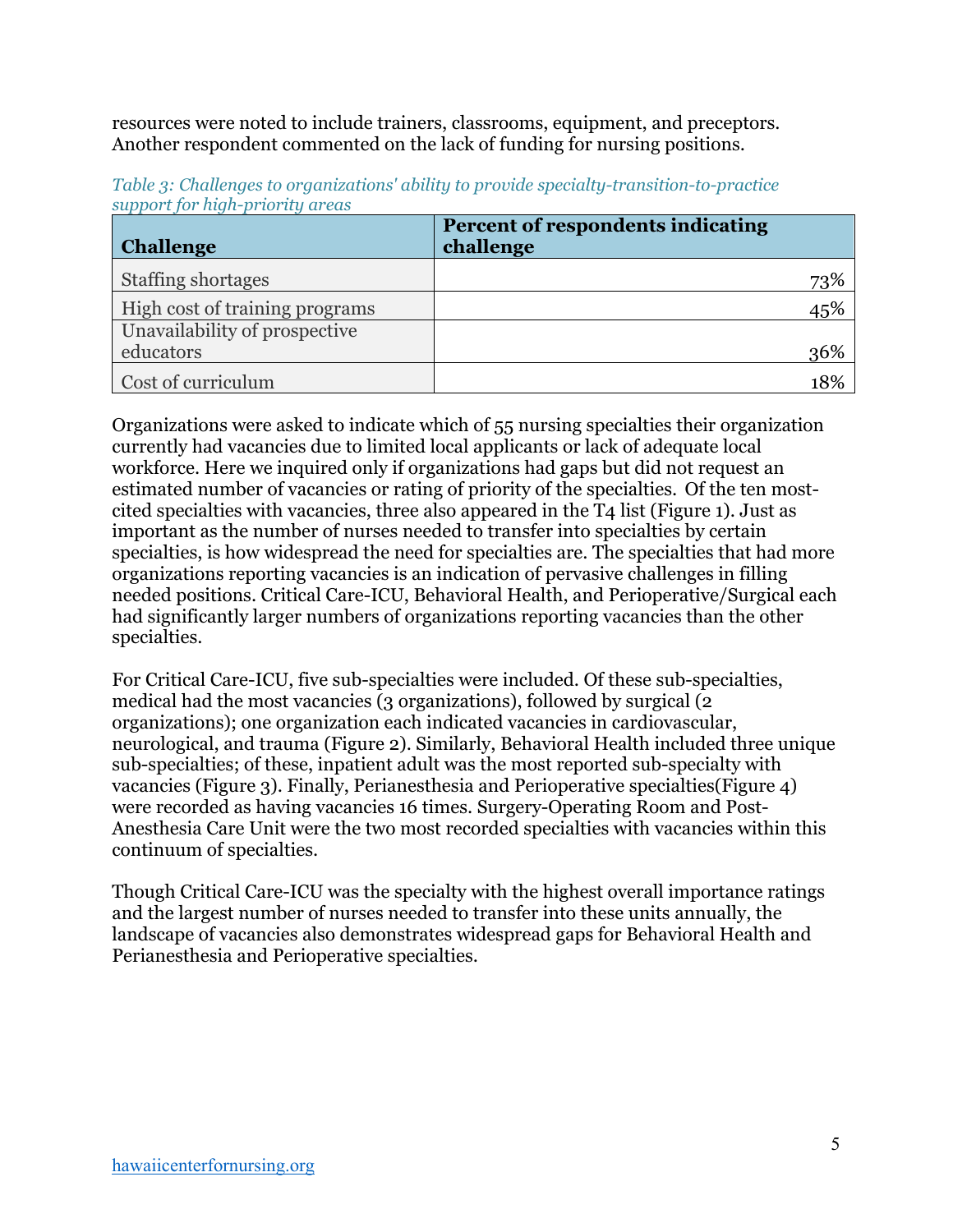

*Figure 1: Top 10 nursing specialties with vacancies due to lack of workforce, as indicated by number of organizations reporting vacancies.*

*Note: Fields with "(T4)" and patterned bar are those that appeared in the top five in the priority list. \*\*Critical Care-ICU and Behavioral Health are the aggregate of the sub-specialties.*



*Figure 2: Number of organizations indicating nurse vacancies for Critical Care-ICU (T4), by sub-specialty*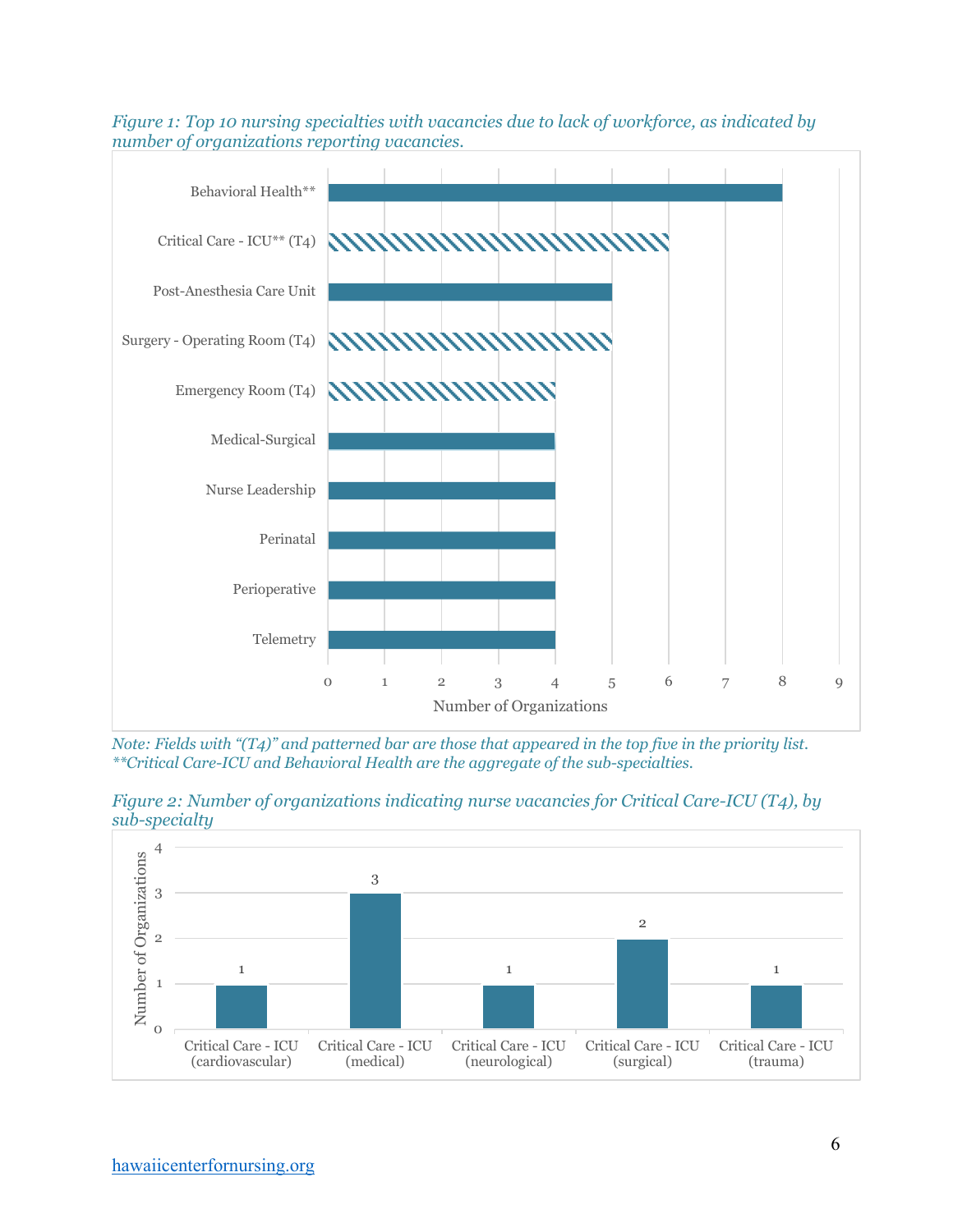



*Figure 4: Number of organizations indicating nurse vacancies for Perianesthesia and Perioperative specialties.*



# Opportunities:

Past assessments of specialty nurse employment demand4 identified areas of nursing need but lacked a rating of priority. This needs assessment provides the opportunity to compare the high priority specialty training needs to the estimated annual number of nurses needed to transition into these areas. This comparison appears to be highly correlated (Figure 5). By including a ranking of importance, Hawai'i's nursing workforce planning efforts may focus on meeting employment demand and organizational importance. Addressing the T4 from the high-priority list first will both address the highest volume of nurse specialist needs, and the greatest priority for nursing employers.

<sup>4</sup> Healthcare Association of Hawai'i. (2019). Hawai'i Healthcare Workforce Initiative 2019 Report. Retrieved from http://hah.org/wp-content/uploads/2019/08/HAH\_HiHealthWorkforceInitiative\_2019Report.pdf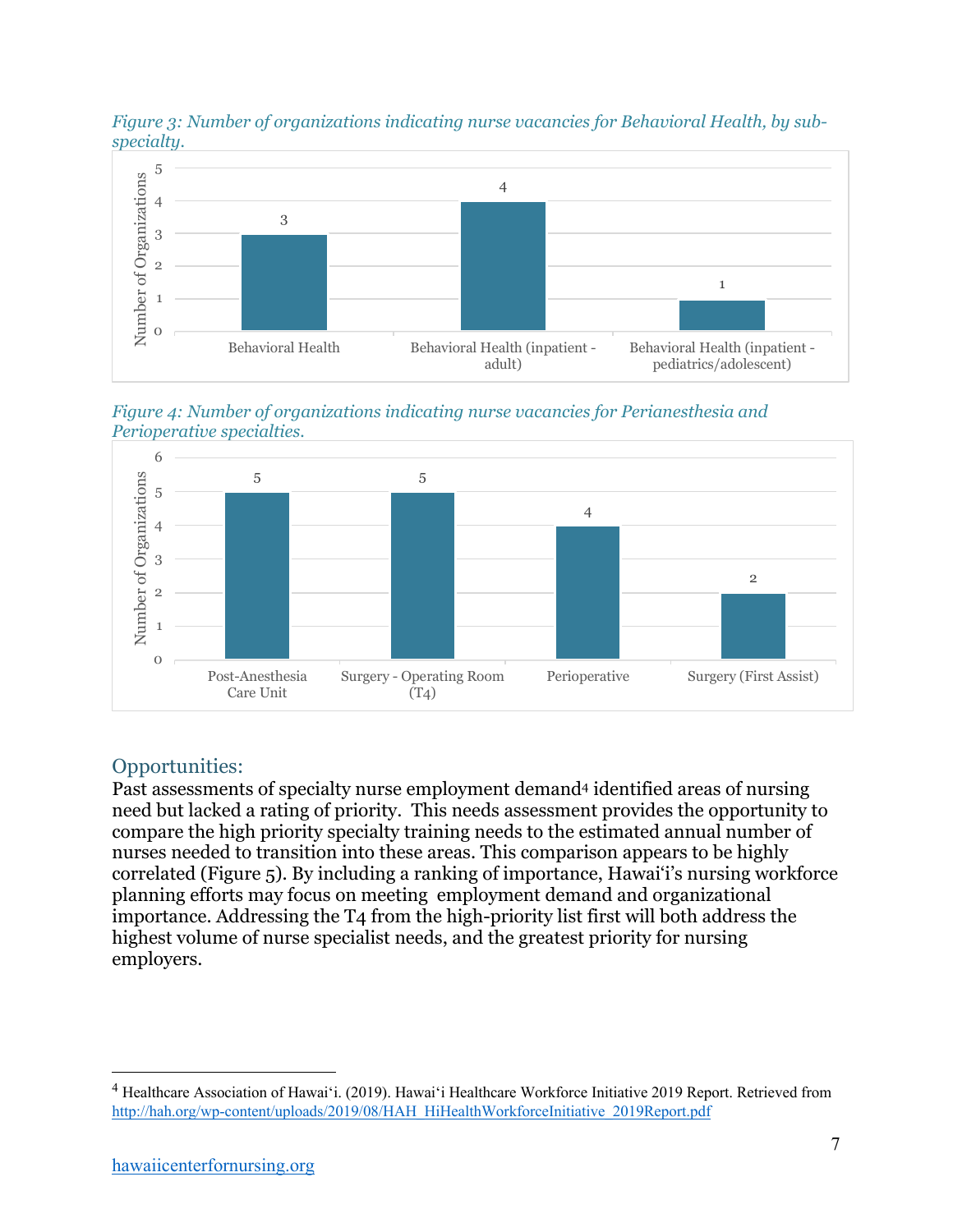

*Figure 5: Correlation of number of organizations indicating a 4 or 5 rating and number of nurses needed to transfer into specialty areas.*

Of the 11 respondents to the survey, seven currently are members of HSCN's Hawai'i Nurse Residency Program (HNRP) Collaborative.5 Only one HNRP member facility reported that they do not have enough prospective educators. In contrast, 100% of non-HNRP members reported not having prospective educators they need to develop a specialty RN workforce. By engaging in a state-wide collaboration, the organizations that currently are not engaged in transition-to-practice programs like the HNRP Collaborative or have nurse experts on staff that can facilitate specialty-transition-topractice training are likely to benefit from an interfacility collaborative approach to specialty development (Table 5). While sharing of prospective educators may alleviate statewide deficits, the capacity of the prospective educators may remain a limiting factor until progress is achieved in developing new specialty nurses and these nurses have acquired time on the job to gain both competency and capacity to teach.

| organizations with an active HNRP collaborative agreement with HSCN. |                               |                           |
|----------------------------------------------------------------------|-------------------------------|---------------------------|
|                                                                      | Count of organizations        | Count of organizations    |
|                                                                      | reporting ONE OR MORE         | reporting <b>ZERO</b> (o) |
|                                                                      | $(>=1)$ prospective educators | prospective educators     |
| Active member of the                                                 |                               |                           |
| <b>HNRP Collaborative</b>                                            |                               |                           |
| Not a member of the                                                  |                               |                           |
| <b>HNRP</b> Collaborative                                            |                               |                           |

*Table 4: Comparison of organizations indicating they have prospective educators to*  $\frac{1}{2}$  *no setting UNDP sells protive squarement with USON organizations with an active HNRP collaborative agreement with HSCN.*

*Note: Each dot indicates a priority nursing specialty* 

<sup>5</sup> Hawai'i State Center for Nursing (2022). Hawai'i Nurse Residency Collaborative Program Data. Unpublished program data.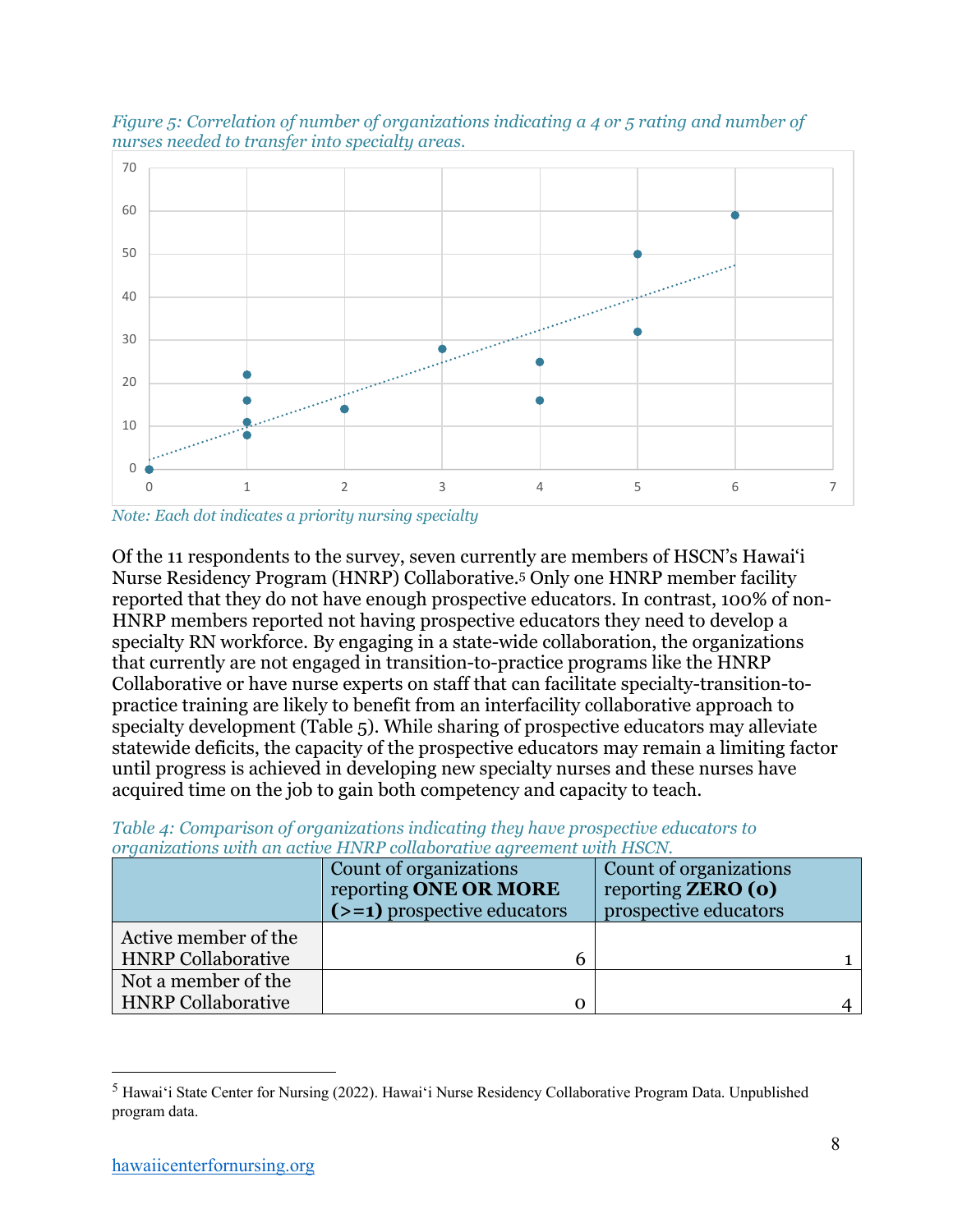The HNRP Collaborative also uses a standardized curriculum for new graduate nurse transition to practice. Organizations that participate in the HNRP Collaborative average a nurse resident retention rate of 94% (7-year average).6 Though HNRP Collaborative members facilitate the residencies individually, new graduate nurse transition to practice and retention in this state has benefited from the standardized curriculum approach. Applying this model of standardized curriculum to specialty-transition-topractice may improve the feasibility and scale of a statewide collaborative approach, as well as positively impact retention outcomes for the nurses trained.

When determining impact goals as a state, ensuring representation of organizations across the state is important. Upon assessing the location of the organizations reporting vacancies, three of the T4 priority specialties and Behavioral Health had representation across multiple counties (Table 5). These vacancies are aligned with the prioritized specialties, indicating matching by rated importance, the transition of staff needs, and existing gaps.

*Table 5: Specialties with vacancies reported by organizations, by county representation.*

| Specialties/subspecialty groupings with    | Specialties/sub-specialty |
|--------------------------------------------|---------------------------|
| vacancies reported by organizations across | groupings on reported on  |
| multiple counties.                         | only one county.          |
| Critical Care-ICU (all)*                   |                           |
| <b>Emergency Room*</b>                     | Primary Care* (Hawai'i    |
| Surgery-OR $*$                             |                           |
| <b>Other Perioperative/Surgery</b>         | County)                   |
| <b>Behavioral Health</b>                   |                           |

*Note: Specialties with bold and asterisk (\*) are the T4 specialties, overall.*

## Considerations for Implementation:

The establishment of a multi-organization specialty-transition-to-practice program requires organizational commitment, coordination and agreement on curriculum, clinical and simulation experiences, logistical agreements related to sharing of nurse experts as prospective educators, and other considerations. Some of these considerations and processes steps include:

- Address greatest needs first.
- Crosswalk curriculum, implementation, and staffing needs with existing resources to limit manual labor and duplication of efforts across organizations.
- Determine remote training requirements to address workforce development needs across multiple counties.
- Assess partner resources including academic partnerships and inter-facility resources and staff sharing.
- Assess if multiple trainings can be held concurrently; assess the impact on collaborative partner resource requirements.
- Determine an acceptable timeline for implementation.
- Determine budget and financial needs.

<sup>6</sup> Hawai'i State Center for Nursing (2021). 2021 Annual Report. https://www.hawaiicenterfornursing.org/wpcontent/uploads/2022/01/2021-Annual-Report-Final.pdf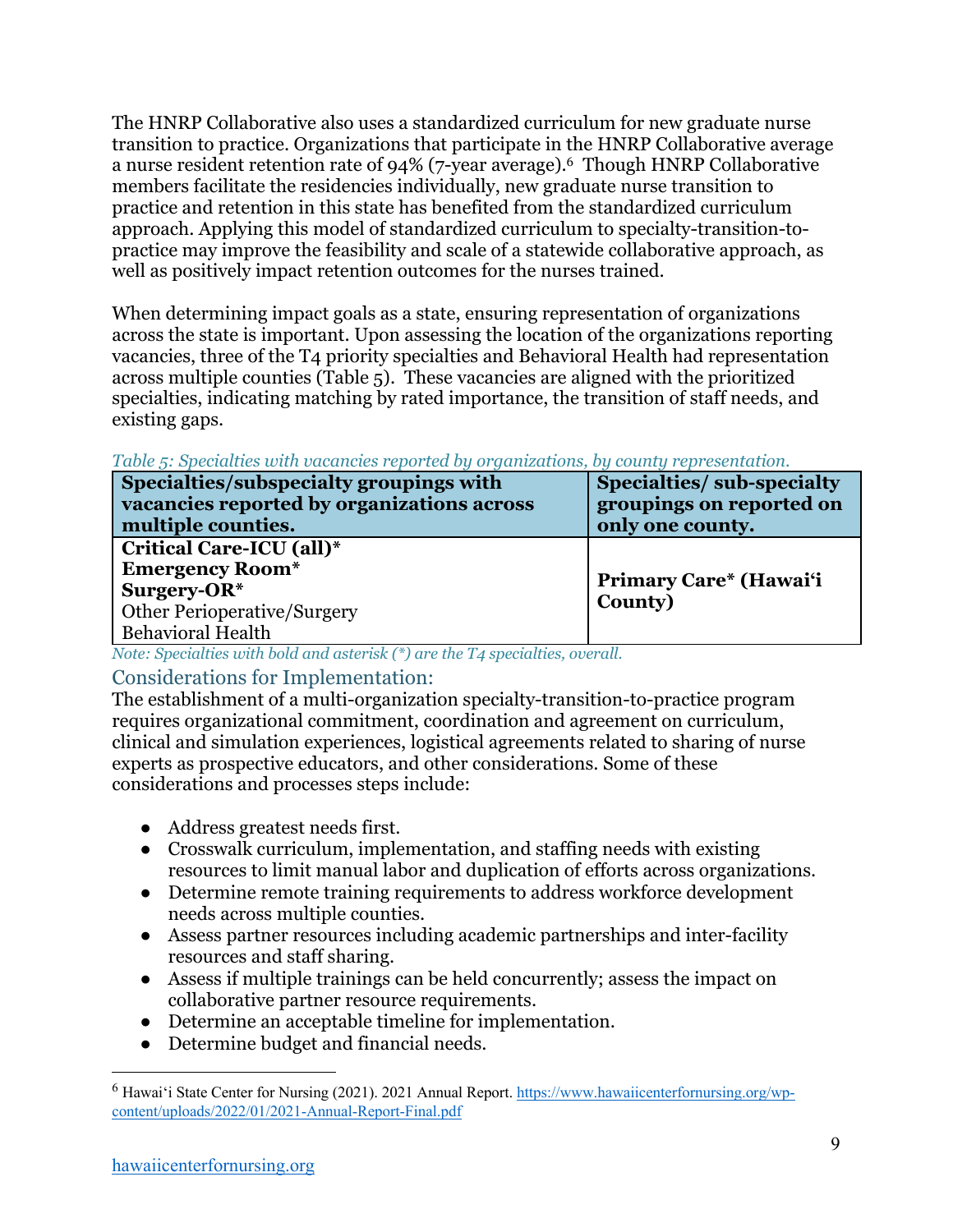- Seek funding support, if needed.
- Draft agreements for engagement (MOUs, charters, affiliate agreements, etc.).

Using these steps as a guide, HSCN concludes that Critical Care-ICU, Perianesthesia and Perioperative specialties, Emergency Room, and Behavioral Health are the specialties with the greatest needs across the state. Therefore, these nursing specialties should be addressed first. Utilizing existing curriculum, that is validated or developed by national specialty nurse organizations, is both in current practice by some organizations and has a track record of success with the HNRP Collaborative. This will also facilitate statewide and multi-organization training efforts. Participating organizations should select a standard nationally recognized and validated curriculum for each specialty to ensure validity, evidence-based content, as well as scalability across organizations.

Prospective educators with expertise in specific nursing specialties areas are limited, with not all organizations who cited needs also citing available prospective educators. It should be a priority to develop the plan and process to broaden the access to these prospective educators across organizations. Determining how these nurses are engaged, both in supporting didactic and clinical experiences will be critical to the success. As important will be developing supportive mechanisms for the nurse expert in their teaching endeavors. These may include teaching support or mentorship if they lack experience in teaching, time buy-out, and compensation. Extending expectations without balancing workload can have negative consequences on retaining the expert nurse workforce and a statewide training model is contingent on an adequate number of specialty nursing experts serving as educators.

Academic-practice partnerships have been discussed as a mechanism to facilitate this program and ensure that there is teaching support and access to simulation facilities. Assessment of available resources, including simulation labs, faculty to co-facilitate learning, learning platform resources, and their associated costs should be included in the program design. The state is currently in a severe nursing faculty shortage.7 Consideration on how to feasibly engage in academic-practice partnerships that will support both sides of the partnership is critical. A successful partnership between academia and healthcare organizations has the potential for greater gains than the sum of its individual parts.

Developing a statewide collaborative approach to train incumbent nurses in specialty areas is a step in the right direction towards addressing our current nursing shortage. Designing the statewide program will require discussion, insight, innovation, and collaboration; all functions that Hawai'i's nursing partners have succeeded at in the past, and continue to do, today.

 $<sup>7</sup>$  Hawai'i State Center for Nursing (2021). The Hawaii State Nursing Faculty Shortage.</sup> http://www.hawaiicenterfornursing.org/wp-content/uploads/2021/12/State-of-Hawaiis-Faculty-November-2021\_FINAL\_11-29-21.pdf